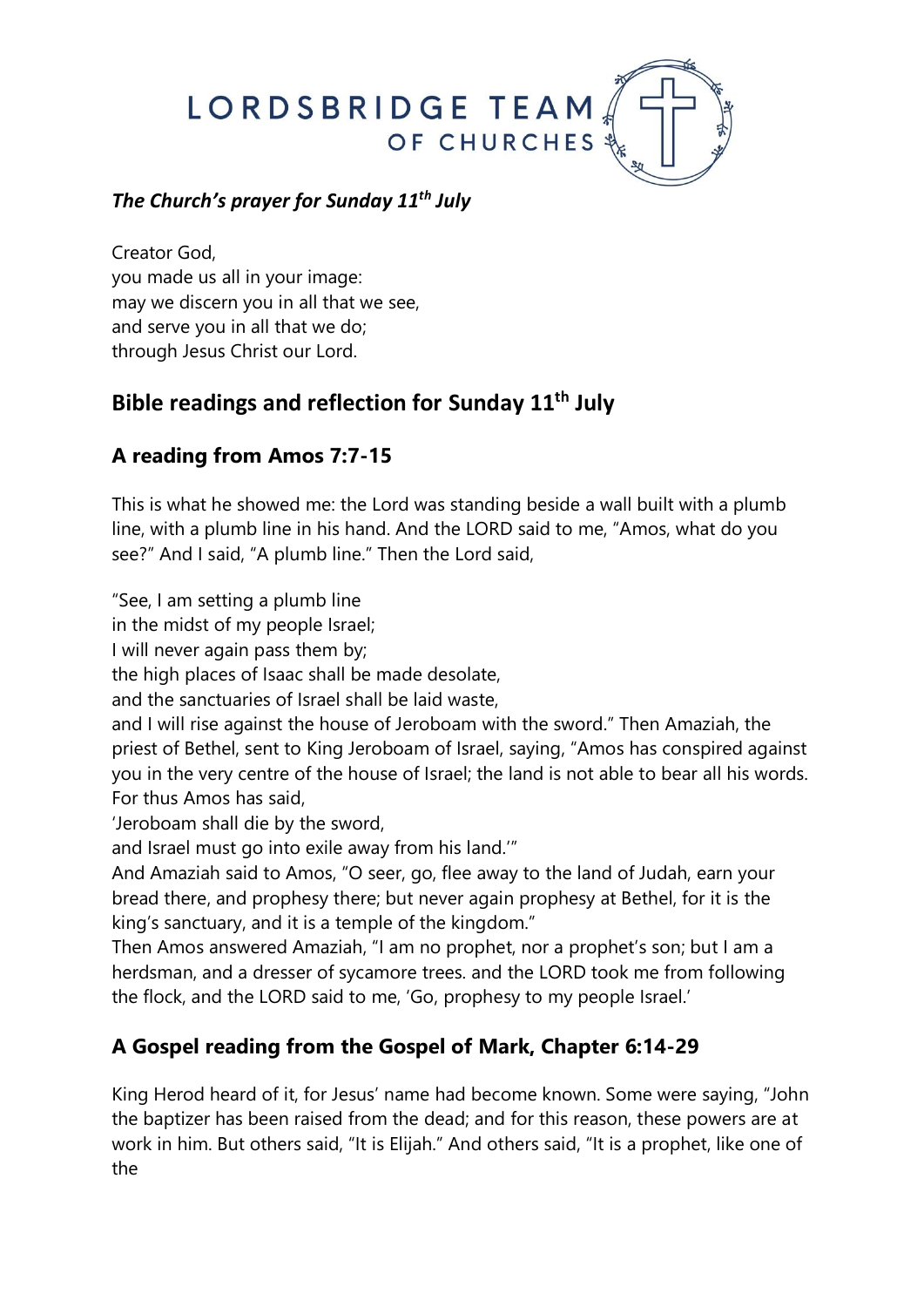

prophets of old". But when Herod heard of it, he said, "John, whom I beheaded, has been raised."

For Herod himself had sent men who arrested John, bound him, and put him in prison on account of Herodias, his brother Philip's wife, because Herod had married her. For John had been telling Herod, "It is not lawful for you to have your brother's wife." And Herodias had a grudge against him, and wanted to kill him. But she could not, for Herod feared John, knowing that he was a righteous and holy man, and he protected him. When he heard him, he was greatly perplexed; and yet he liked to listen to him. But an opportunity came when Herod on his birthday gave a banquet for his courtiers and officers and for the leaders of Galilee. When his daughter Herodias came in and danced, she pleased Herod and his guests; and the king said to the girl, "Ask me for whatever you wish, and I will give it." And he solemnly swore to her, "Whatever you ask me, I will give you, even half of my kingdom." She went out and said to her mother, "What should I ask for?" She replied, "The head of John the baptizer." Immediately she rushed back to the king and requested, "I want you to give me at once the head of John the Baptist on a platter." The king was deeply grieved; yet out of regard for his oaths and for the guests, he did not want to refuse her. Immediately the king sent a soldier of the guard with orders to bring John's head. He went and beheaded him in the prison, brought his head on a platter, and gave it to the girl. Then the girl gave it to her mother. When his disciples heard about it, they came and took his body, and laid it in a tomb.

#### **A reflection from Ruth Bond, member of the Lordsbridge Team Chapter**

We have something of a ghastly and grizzly subject for a summer Sunday morning. A murder, a beheading, in fact.

Now I'm the first to admit that I do like a good murder, in the murder mystery sense, either police finding the murderer, but we already know who it is or neither reader not police knowing who did it or why. I was brought up on Agatha Christie and Cluedo, so was it Colonel Mustard or Major Plum who murdered the victim in the library with the candlestick?

That of course is all a lighthearted introduction to a major and horrific murder where we know the victim and the perpetrator. Herod might not have actually wielded the weapon, but he was a huge accessory after the fact – no, more than that, he ordered the murder of John the Baptist.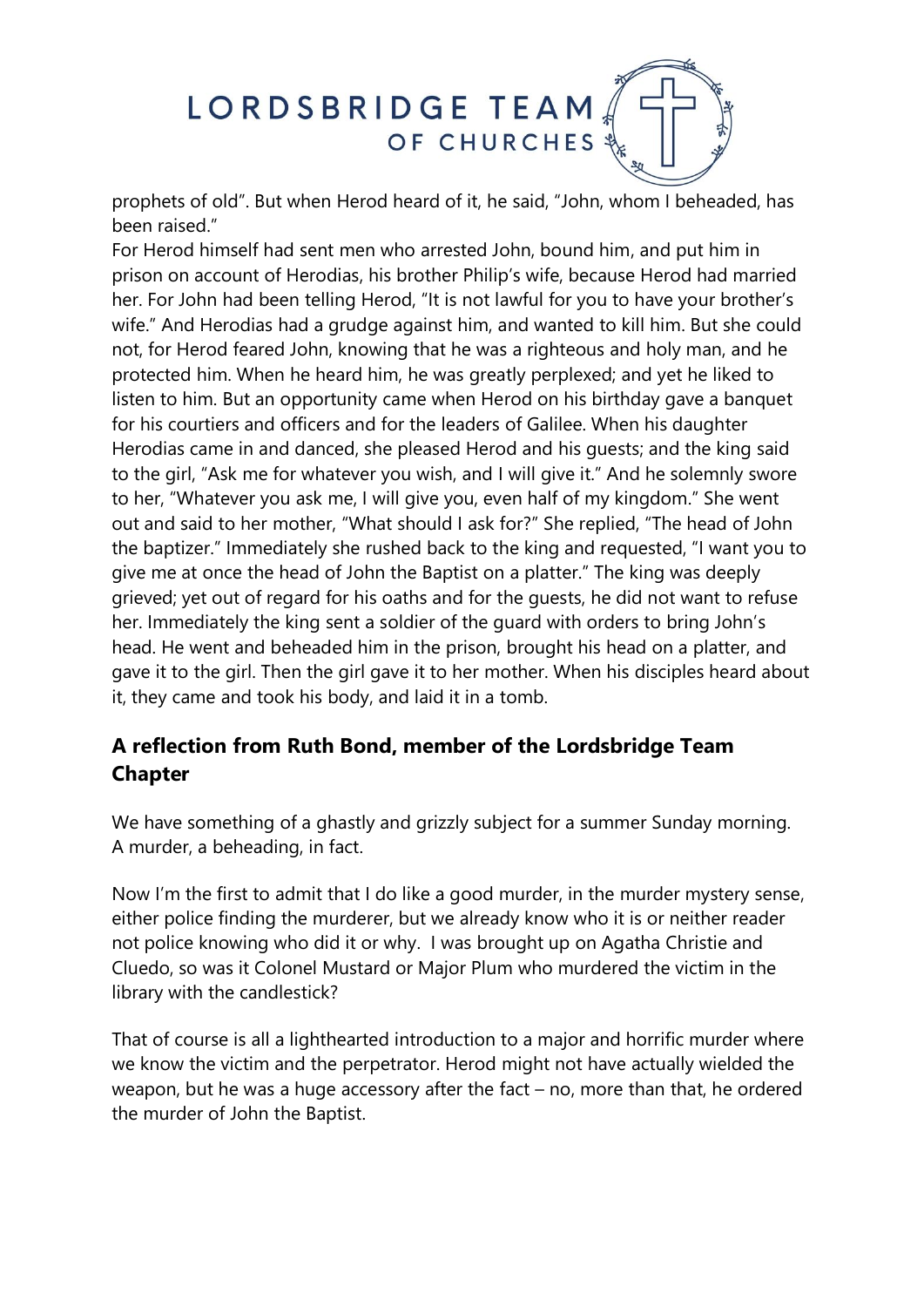# LORDSBRIDGE TEAM

But before getting embroiled in a whodunit and why, before getting agitated about a murder let's take a step back. The telling of the beheading of John the Baptist is told as a backstory to Herod Antipas' agitation, Herod's trembling at the fact of what he did, because he had heard reports of this Jesus of Nazareth

and his followers; they were casting out demons, anointing numerous people who were sick and curing them, what's more they were proclaiming that, everyone, should repent. And you know, people were listening to Jesus, He had power. He had authority. News about this man was like a live fuse moving through the land igniting everything, no, everyone, in his path. And King Herod was very fearful.

On top of all that, the word was out that people had to repent. Stop doing what you've been doing, in Herod's case killing at will, and live a blameless life. Herod's thought, clearly, was, 'can't do that, can't lose face.' And that is precisely why John was beheaded in the first place, Herod couldn't lose face in front of his friends, the men in high places, or his wife, when he had promised his step daughter anything, absolutely anything because she danced for the guests at his birthday party.

There can be no doubt that the atmosphere of the party changed in an instant  $- a$ young girl carries in a great platter and upon it is - how did she carry it, never mind how could she? Talk about "I went to a marvellous party"!

But then, it wasn't Herod who wanted John dead, he quite liked the man, and he enjoyed listening to him. He only put him in prison to shut him up, to stop him going on and on about Herod's second marriage, even though nothing could make John change his mind and say anything different. John wasn't cowed and he wouldn't deny the truth, even if it meant dying. Yes, Herod did quite like John. Not his fault, it was his wife, Herodias, who was the snake in the grass? Was it? She was the one who took against John when he said her marriage to Herod was unlawful having discarded his brother for the brother-in-law and read her the riot act on fidelity and not going against the law. But no, Herod, you can't wriggle out of this one.

As you might imagine Jesus got to know of his cousin's horrendous death.

In his way John was Jesus' mentor; he proclaimed the coming of the Kingdom of God, the then modern day equivalent of the prophets of the Old Testament who confronted kings about immorality; unfortunately, like some of them, he was not very successful when he confronted Herod. But the prophets were called by God not to be successful but to preach the word of God, no matter how it was received and no matter what became of them. John was born just before Jesus, John preached the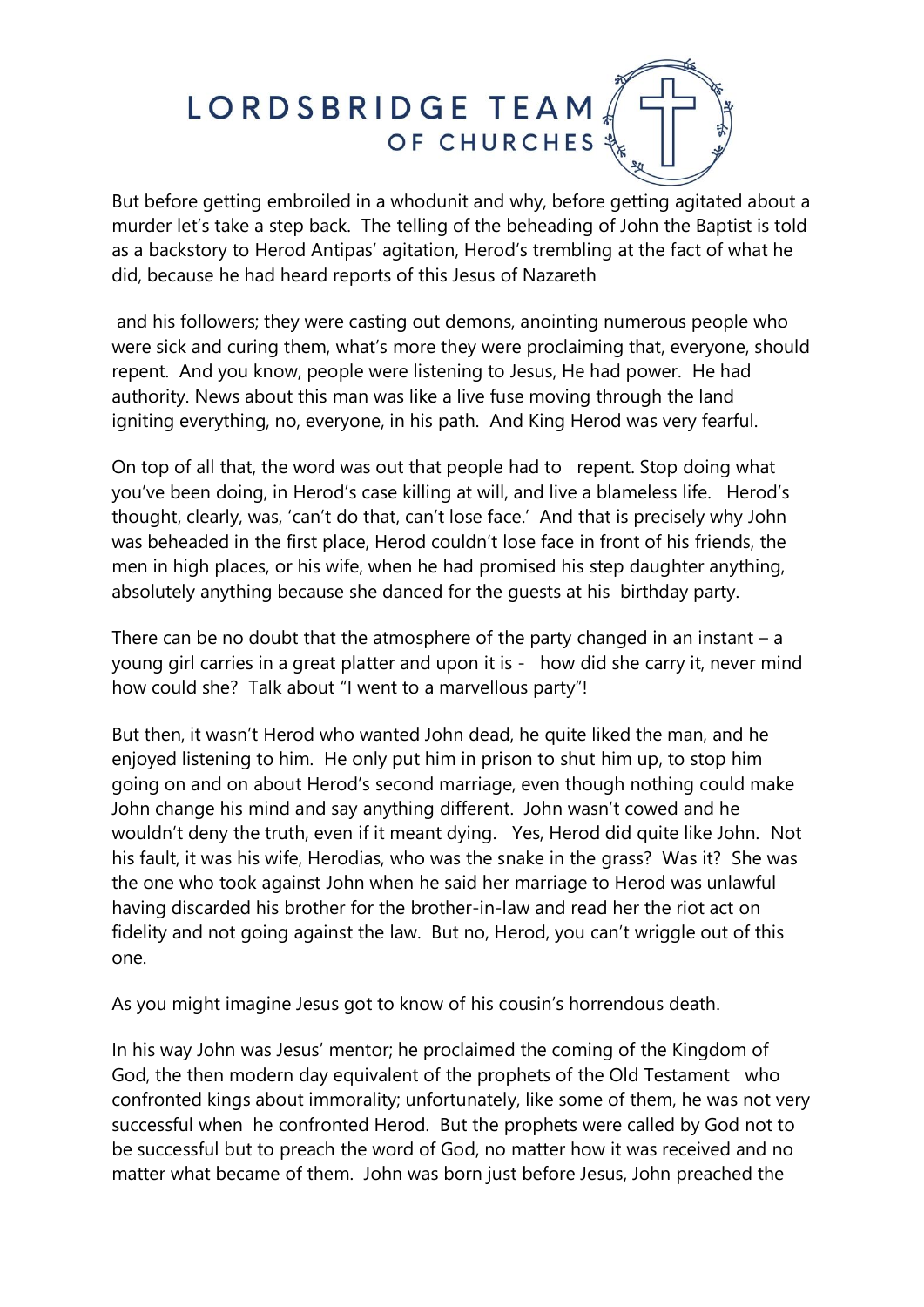

word of God and very soon Jesus, telling with even more certainty of the coming Kingdom, was also put to death.

The kingdom that John preached about was to be very different, of course, from the Kingdom of Herod Antipas. At the time of Jesus' crucifixion the shout went up, "We have no King but Caesar, We have no King but Caesar " . The fickleness of the mass, the sway of the negative. Oh how this continues today and has done down the ages.

Repent shouted John the Baptist – think outside your life box, don't accept and expect things to always be the same, imagine what might be. Repent – do justice, love mercy be compassionate. In the Kingdom of God live as in the body of the Lord.

The Palestine of Caesar's rule was a dictatorship; for the nation to be secure and stable there had to be rules and regulations. All for everyone's own good they were told. But John the Baptist kicked against all of this, he preached the opposite, telling the people that none of it was for their own good at all, but only for the good of Caesar. There is another way to live he told them and I bet you know, deep down, that how you live now is not the best way, not the right way. The right way is God's way, not Caesar's way.

No doubt Jesus was distraught when he heard the news of John's death. The way was now open for his death to follow but for all that, the glorious kingdom did not die with John for Jesus was the embodiment of that Kingdom and he knew and we know that nothing in the world can stop it.

Jesus continued where John had stopped, he continued to spread the good news, he cast out demons, he quietened hearts, dispelled fears, healed the sick and explained in parables what he was here for. Not all understood him, very few understood, even those who were with him constantly, but Jesus touched people, both literally and figuratively. He told that love is stronger than death and that we are eternally loved by His father. You must choose he told the people, your way or God's way.

John the Baptist knew his mission in life. He understood that he had been set apart by God for a purpose. His purpose was to prepare the way for Jesus. Through God's direction, John the Baptist challenged the people to prepare for the coming of the Messiah by turning away from sin and being baptised as a sign of repentance. Your way or God's way.

John's greatest strength was his commitment to the call of God on his life. He was bold and willing to die for his stand against sin.